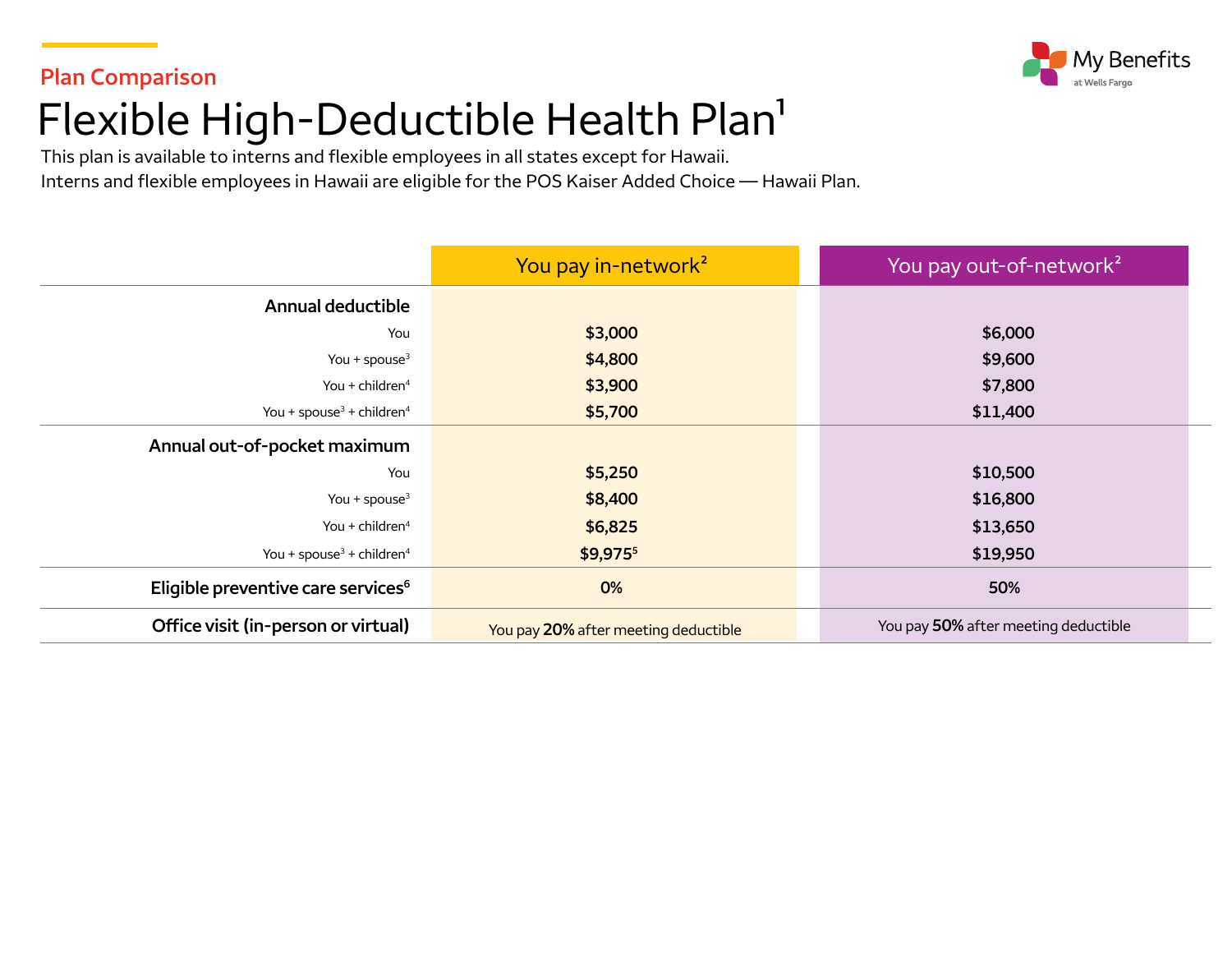## **Plan Comparison**  Prescriptions

|                                      | You pay in-network <sup>2</sup>                                      |                                                                            | You pay out-of-network <sup>2</sup>                                                 |                     |
|--------------------------------------|----------------------------------------------------------------------|----------------------------------------------------------------------------|-------------------------------------------------------------------------------------|---------------------|
| Preventive drugs <sup>7</sup>        | 30-day supply<br>Not subject to deductible                           | 31-to 90-day supply<br>Not subject to deductible                           | 30-day supply<br>Not subject to deductible                                          | 31-to 90-day supply |
| Generic                              | $$10$ copay                                                          | \$20 copay                                                                 |                                                                                     |                     |
| Preferred brand-name <sup>8,9</sup>  | $$45$ copay                                                          | $$90$ copay                                                                | Pay in-network<br>copays + cost difference<br>between full cost<br>and network rate | No coverage         |
| Nonpreferred brand-name <sup>8</sup> | $$75$ copay                                                          | $$150$ copay                                                               |                                                                                     |                     |
| Specialty                            | N/A                                                                  | $$150$ copay<br>(90-day supply through Accredo)                            |                                                                                     |                     |
| Non-Preventive drugs <sup>7</sup>    | 30-day supply<br><b>Full cost until deductible</b><br>reached, then: | 31-to 90-day supply<br><b>Full cost until deductible</b><br>reached, then: | 30-day supply<br><b>Full cost until deductible</b><br>reached, then:                | 31-to 90-day supply |
| Generic                              | $$10$ copay                                                          | \$20 copay                                                                 | Pay in-network<br>copays + cost difference<br>between full cost<br>and network rate |                     |
| Preferred brand-name <sup>8,9</sup>  | $$45$ copay                                                          | \$90 copay                                                                 |                                                                                     | No coverage         |
| Nonpreferred brand-name <sup>8</sup> | $$75$ copay                                                          | $$150$ copay                                                               |                                                                                     |                     |
| Specialty                            | N/A                                                                  | $$150$ copay<br>(90-day supply through Accredo)                            | No coverage                                                                         |                     |

### Online tools and resources

Learn to use your benefits year-round with convenient online tools and resources. Manage your health and health care costs, find the right care options and providers, and achieve your personal health and well-being goals. Visit the HR Services & Support site or Teamworks at Home [\(teamworks.wellsfargo.com\)](http://teamworks.wellsfargo.com).